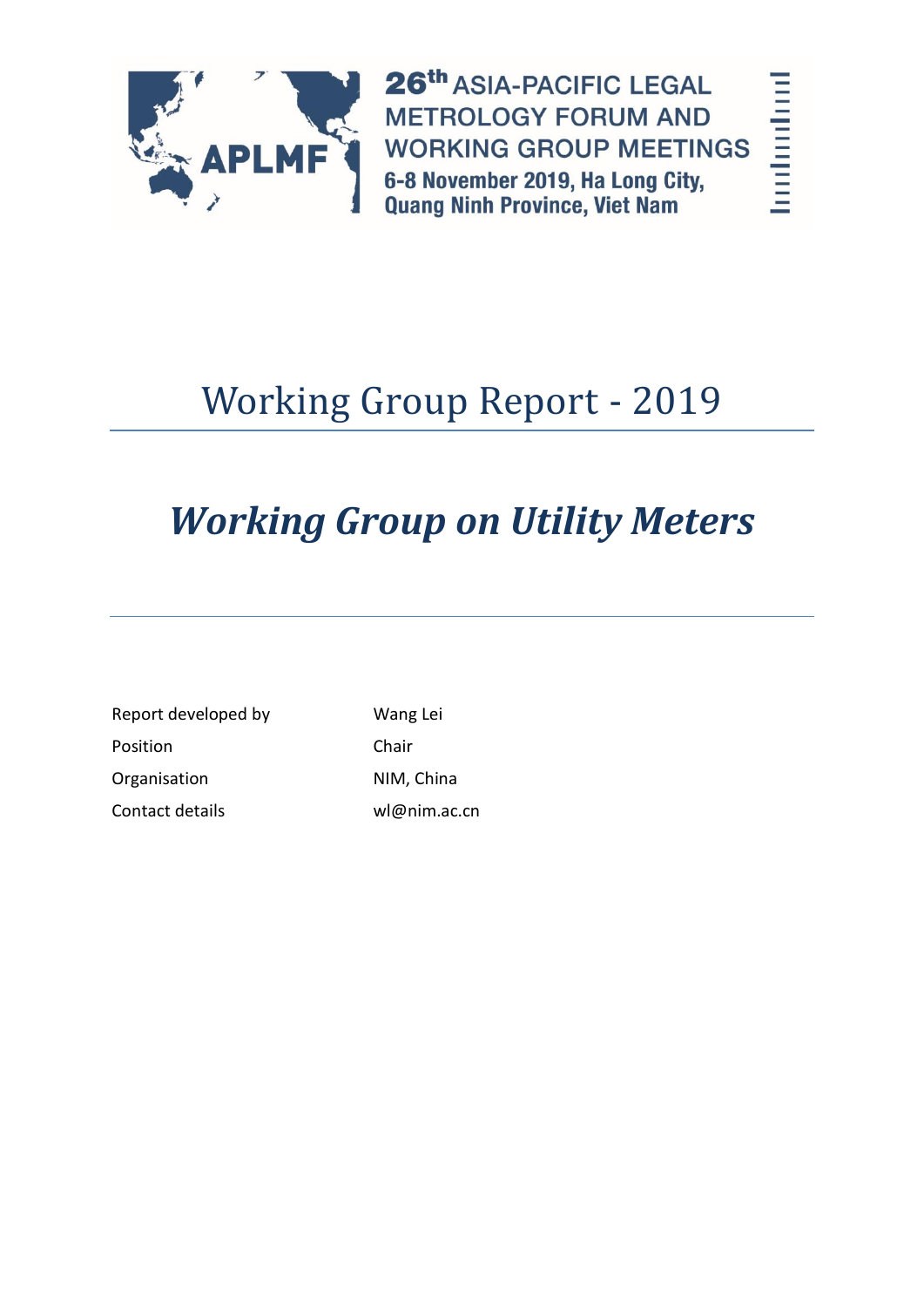## **SECTION 1 – Details of the membership of the Working Group**

#### **BACKGROUND**

The Working Group on Utility Meters was established at the second Asia-Pacific Legal Metrology Forum meeting held in Beijing on 22 October 1995. Utility meters comprise a range of measuring instruments that are used for trade and these include water meters, gas meters, electricity meters, taximeters, telephone meters and parking meters. There is a need to ensure that the pattern approval requirements for these instruments are harmonized, as there is significant international trade in these meters. The Working Group aims to identify the usage of, and requirements for, utility meters in Asia-Pacific economies with the view of harmonization and uniformity of utility meters requirements in the region.

#### **SCOPE**

The Working Group on Utility Meters covers utility meters including water meters, gas meters, electricity meters, taximeters, telephone meters, heat meters and electric vehicle charging equipment.

#### **OBJECTIVES**

To ensure that requirements for utility meters, namely water meters, gas meters, electricity meters, taximeters, telephone meters, parking meters and electric vehicle charging equipment are harmonized within the Asia-Pacific region.

The current membership is:

- 1. Cambodia
- 2. Canada
- 3. China
- 4. Republic of Korea
- 6. Malaysia
- 5. Philippines
- 7. Thailand
- 8. Vietnam

### **SECTION 2 – Key activities of 2018/19**

#### TRAINING ON UTILITY METERS

Training session on Pattern Approval and Verification of Water Meters - OIML R49 was held on 15-18 October 2019, Sepang, Malaysia. This program was support by National Metrology Institute of Malaysia (NMIM) and PTB. There are 26 participants from 14 economies, 10 of which are APLMF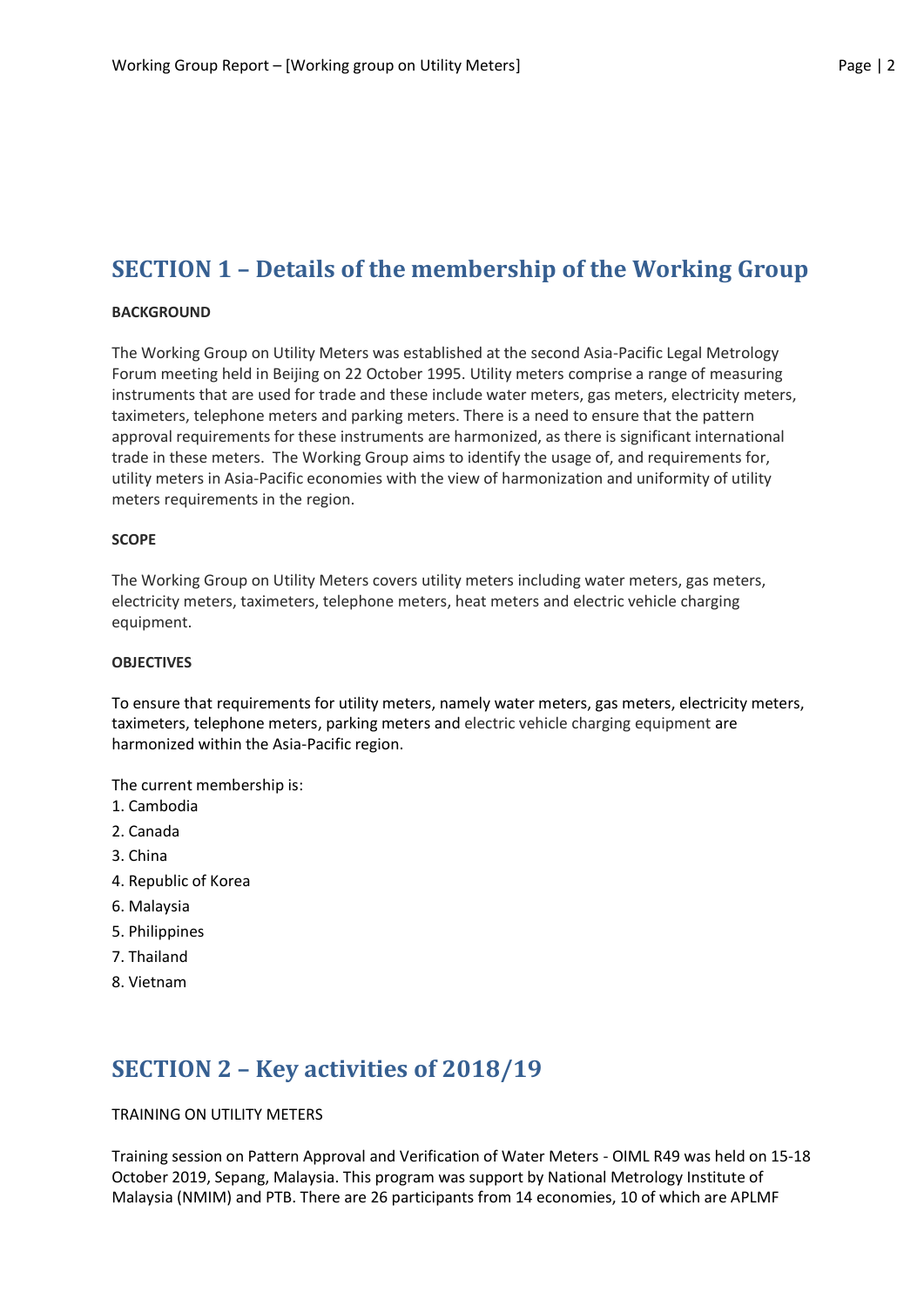members. Trainers, Dr. Rahman, Mr. Mohd Noor Mohd Ghaffar and Mr. Hafidzi Hamdan are all from Malaysia. This program was designed for authority personnel who approve / verify water meters for use in urban water systems or have responsibility to ensure that these instruments are pattern approved / verified in accordance with OIML recommendations.

#### 2018/19 OIML ACTIVITIES

Work on OIML front related to Utility Meters:

TC 3/SC 4/p 2 working on New Document: Surveillance of utility meters in service on the basis of sampling inspections

PG phase: Project group started in January 2019.

Comment: First working draft (1WD) to be issued in 2019.

TC 5/SC 2/p 3 conducted Revision of D 31: General requirements for software controlled measuring instruments

CIML consultation phase (preliminary ballot): 1 DRAFT submitted to CIML preliminary ballot Comment: CIML members to vote on Final Draft Recommendation (FDR) at the CIML annual meeting on 22-25 October 2019 in Bratislava, Slovakia.

TC 12/p 1 working on Revision of R 46: Electricity Meters

Proposal phase: Project Approved; project group forming in October 2016. Comment: 2WD issued in February 2019. A PG meeting was held 22-24 May 2019 in Helsinki, Finland.

Subgroup(s) of TC 12/p 1

- SG 1 Quantities and Harmonics
- SG 2 Electric Vehicle Charging Stations
- SG 3 Smart Street Lighting
- SG 4 [Not in use merged with SG1]
- SG 5 Remote displays and meters with modular components

The WG chair and experts in China attended the meetings of TC 12/p 1 and provided some comments.

NTEP (National Type Evaluation Program, United States)

Has established an [electric vehicle supply equipment work group.](https://www.ncwm.com/ntep-evse-workgroup) The charge of the Electric Vehicle Supply Equipment (EVSE) Work Group is important in providing appropriate type evaluation criteria based on specifications, tolerances and technical requirements of Handbook 44 Sections 1.10. General Code and 3.40. Electric Vehicle Fueling Systems and all applicable portions of Section 5.55. Timing Devices.

NIST is also working on [EV Fueling and submetering.](https://www.nist.gov/pml/weights-and-measures/legal-metrology-devices/electric-vehicle-fueling-and-submetering)

Metrology Technical Committee on Electromagnetic (China)

Has issued two national verification regulations for electric vehicle supply equipment. JJG 1148-2018 AC Charging Spot for Electric Vehicles JJG 1149-2018 Off-board Charger for Electric Vehicles